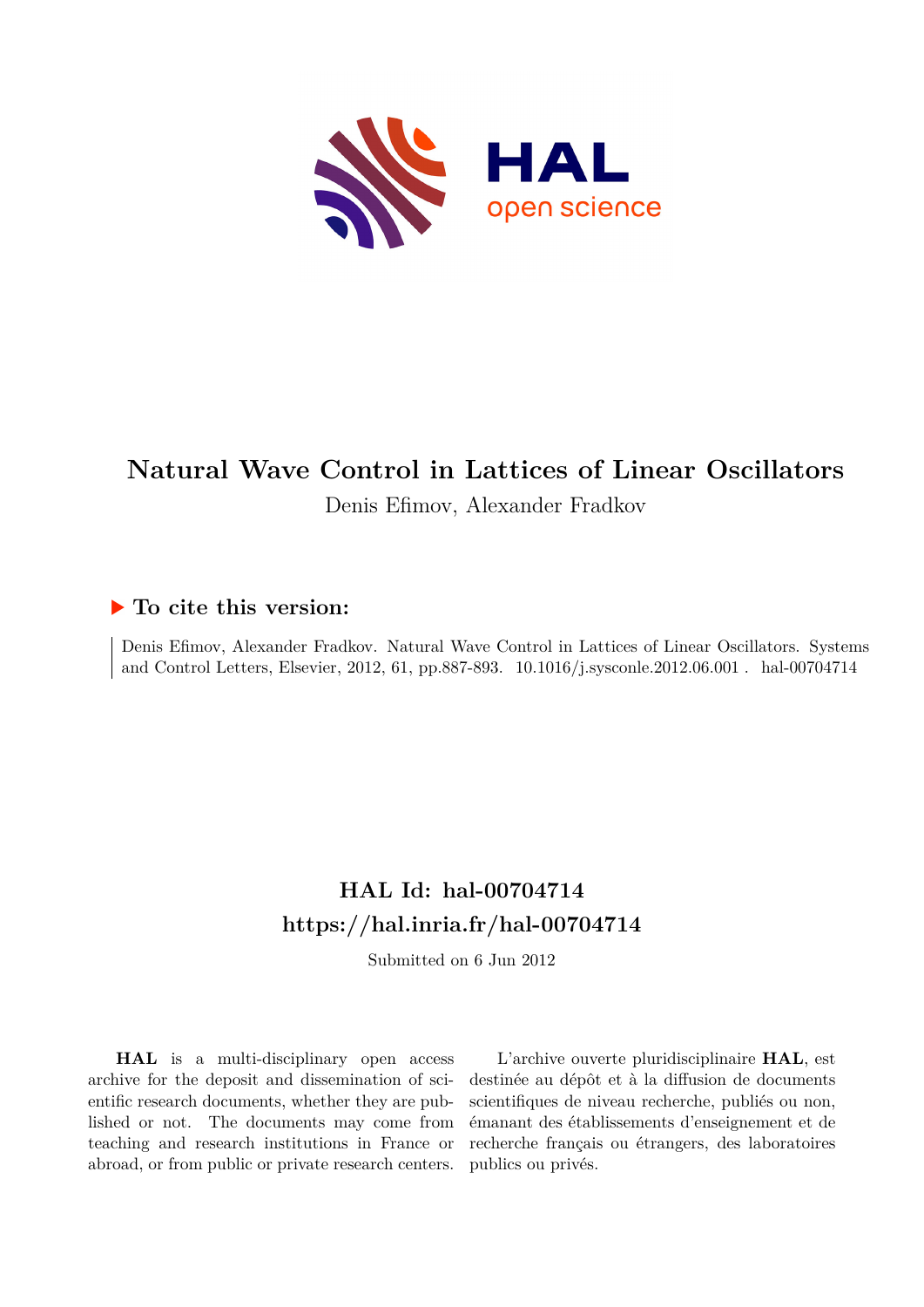# **Natural Wave Control in Lattices of Linear Oscillators**

*Denis V. Efimov*, *Alexander L. Fradkov* 

**The problem of natural wave control involves steering a lattice of oscillators towards a desired natural (i.e. zero-input) assignment of energy and phase across the lattice. This problem is formulated and solved for lattices of linear oscillators via a passivity-based approach. Numerical simulations of 1D and 2D linear lattices and a 1D lattice of nonlinear oscillators confirm the effectiveness of the proposed controls.** 

## I. INTRODUCTION

 Analysis and control of a complex motion in the interconnected and spatially distributed systems have been an area of intensively growing research during the last decades. It has numerous applications in many disciplines, especially in physics [6], [7], biology [28] and electrical engineering [2], [36], [39]. The problems of power system control, traffic control, control of communication networks can be solved in the framework of regulation of spatially distributed or networked systems (see special issues in the engineering journals [15]–[19]). In physics, applications of control theory for studying dynamics of complex systems lead to appearance of a new interdisciplinary area of science gradually becoming known as "Cybernetical Physics" [11].

 Design and application of control strategies to manipulation of complex oscillatory and spatiotemporal patterns have become a central issue of nonlinear dynamics and physics [24] [27]. Waves propagation [1], [2], [23]−[25], [33], [37], Belousov–Zhabotinsky reaction supervision [29], [38], excitable biological tissues regulation [3], [5], [8], [40], Frenkel-Kontorova models [11] have been controlled by using feedback methods that points out the possibility of dynamical pattern manipulation in excitable media. Such a sort of problems arise in a variety of engineering applications ranging from the macroscopic (e.g., cross directional paper machine processes, automated highway systems, unmanned aerial vehicle or mobile robot formations, satellite constellations), to the microscopic (e.g., arrays of micro-cantilevers or nanostructures) [20]. For a spatially distributed control of a system one needs to design a stabilizing algorithm taking into account the problem of a proper control propagation over time and space. Design and analysis of an active device capable to control the mechanical waves is considered in [30], where the framework of a "mechanical wave diode" is presented. All previously mentioned works are oriented on particular control strategies synthesis and none of them studies spatially distributed systems in a systematic way. A promising approach to systematic development of control methods for complex networks or continuous distributed systems is to start with the systems of a low complexity. In this work the lattice of linear oscillators is considered as such a simple spatially distributed system.

 Dynamics of many spatially distributed systems can be described by partial differential equations or, after discretization, by lattices of nonlinear oscillators [31]. Though stabilization-like control goals for lattices are well studied [14], [20], excitation of waves was considered previously only for some special cases [11], [12], [32]. In a steady state vicinity, the nonlinear lattice can be reduced to the considered lattice of linear oscillators. Such a reduction leads to many important

The first author is with the Non-A project at INRIA - LNE, Parc Scientifique de la Haute Borne, 40 avenue Halley, Bât.A Park Plaza, 59650 Villeneuve d'Ascq, France, denis.efimov@inria.fr. The second author is with CCS Lab., Institute for Problems of Mechanical Engineering, Bolshoi av., 61, V.O., St. Petersburg, 199178, Russia and St. Petersburg State University, 28 Universitetskii pr. Petrodvorets, 198504, St.Petersburg, Russia, fradkov@mail.ru.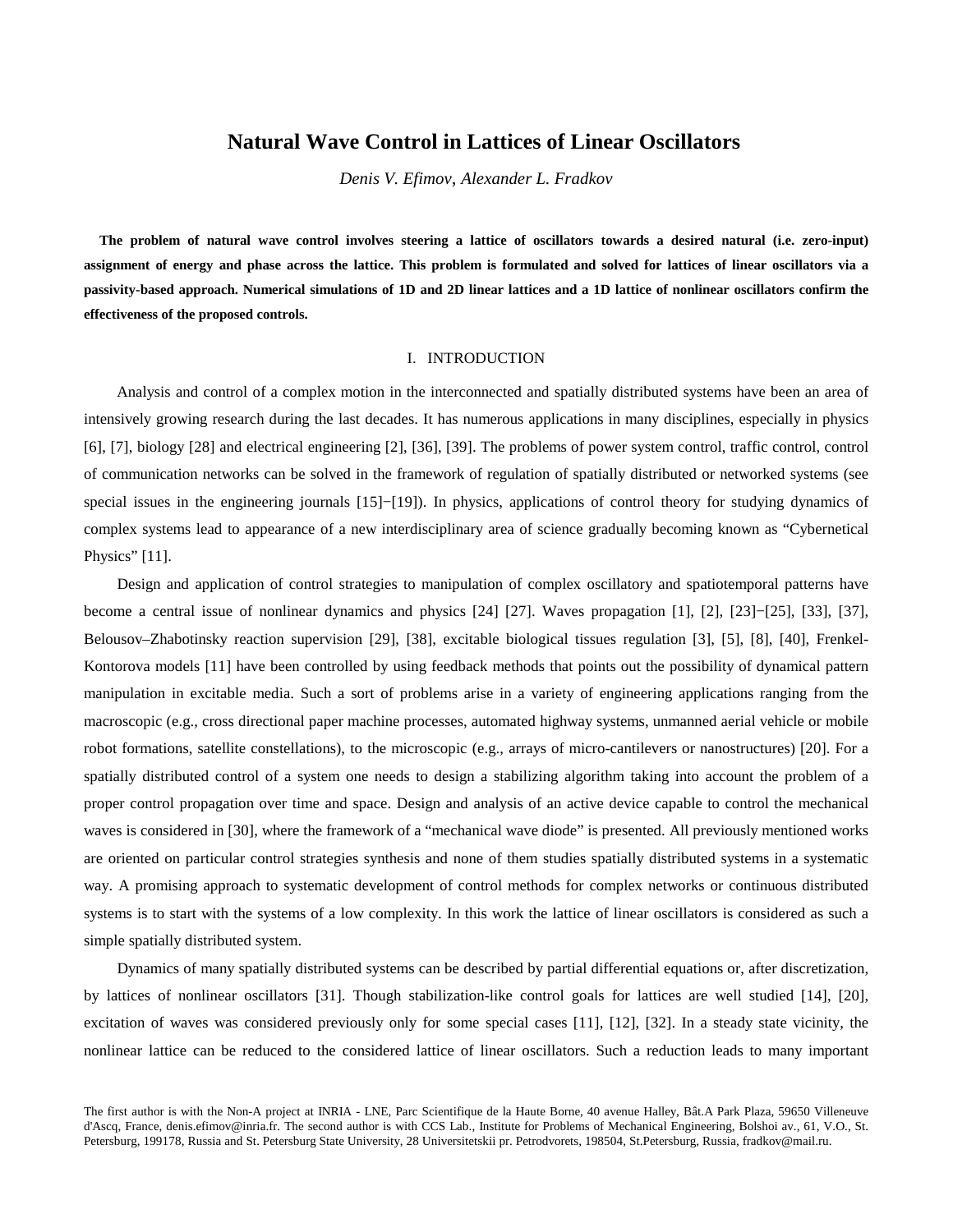properties lost, for example, the breather/soliton existence phenomenon can be analyzed in nonlinear framework only [21] (that is an important area of research in physics initiated by Fermi-Pasta-Ulam (FPU) numerical experiments [6], [22]). However, as the first step for the problem formulation and a preliminary solution presentation, the lattices of linear oscillators are very useful, as we are going to show below.

 In this work the problem of wave control is addressed. The existence conditions of solitons or breathers were intensively studied before, here we attempt to solve the problem of a given wave excitation starting from any initial state of a lattice. Such a control can be important for researchers working experimentally with different waves for their analysis, as well as for understanding how these waves arise in nature.

 The proposed solution to the problem is based on transformation of the system to a canonic form followed by spectrum localization. The idea is to excite the desired modes in order to ensure a required oscillation amplitude and phase resetting for the prespecified vertices. Our approach to control design uses the speed-gradient method proposed in [9], [10] and extended to control of oscillations and partial stabilization in [34], [35]. The essence of the speed-gradient method is in evaluation of the speed  $\dot{Q}$  of variation of the given goal function  $Q$  along plant trajectories, and changing the control variables in the direction of gradient of  $\dot{Q}$  with respect to the control.

 The outline of the paper is as follows. The lattice equations and the problem statement are given in section 2. The control design is performed in section 3. The results of application for 1D and 2D lattices, as well as for a 1D nonlinear FPU lattice, are presented in section 4.

#### II. PROBLEM STATEMENT

Consider 1D lattice of linear oscillators (the symbol  $\overline{1,n}$  denotes the sequence of integers 1,..., *n*):

$$
\ddot{x}_i = \Omega^2 (x_{i+1} + x_{i-1} - 2x_i) + b_i u, \ i = \overline{1, n}, \ x_0 = x_{n+1} = 0 \tag{1}
$$

or 2D lattice

$$
\ddot{x}_{i,j} = \Omega^2 (x_{i,j+1} + x_{i,j-1} + x_{i-1,j} + x_{i+1,j} - 4 x_{i,j}) + \mathbf{b}_{i,j}^T \mathbf{u},
$$
  
\n
$$
x_{i,m+1} = x_{i,0} = x_{0,j} = x_{n+1,j} = 0, \ i = \overline{1,n}, \ j = \overline{1,m},
$$
 (2)

where  $\Omega \in R$  is the lattices "frequency",  $n > 1$ ,  $m > 1$  define the lattices dimension,  $x_i$  or  $x_{i,j}$  correspond to 1D or 2D vertices positions,  $\dot{x}_i$ ,  $\dot{x}_{i,j}$  and  $\ddot{x}_i$ ,  $\ddot{x}_{i,j}$  stand for velocities and accelerations correspondingly, the scalar  $b_i$  or the vector **b**<sub>*i, j*</sub> determine appearance of the scalar control *u* in 1D case or the vector one  $\mathbf{u} \in R^m$  in 2D. Typically the controls influence the lattices from one side, i.e.

$$
b_1 \neq 0
$$
,  $b_k = 0$ ,  $k = \overline{2, n}$ ;  
 $\mathbf{b}_{1,j} \neq 0$ ,  $\mathbf{b}_{k,j} = 0$ ,  $k = \overline{2, n}$ ,  $j = \overline{1, m}$ 

in 1D and 2D cases respectively. The ND case  $(N > 2)$  can be treated similarly.

The systems (1), (2) are linear and by enumeration of the states they can be written in the form

$$
\ddot{\mathbf{s}} = \mathbf{A}\mathbf{s} + \mathbf{B}\mathbf{u} \ , \ \mathbf{s} \in R^l
$$

for suitably defined matrices **A** and **B**, where  $l = n$  for a 1D lattice and  $l = nm$  in 2D case (1D lattice is already in this form with  $\mathbf{s} = [x_1, ..., x_n]$ ). The spectrum of the systems (1) or (2) is pure imaginary  $\lambda_r = \pm \omega_r i$ ,  $r = 1, R$  with multiplicities  $p_r$  (the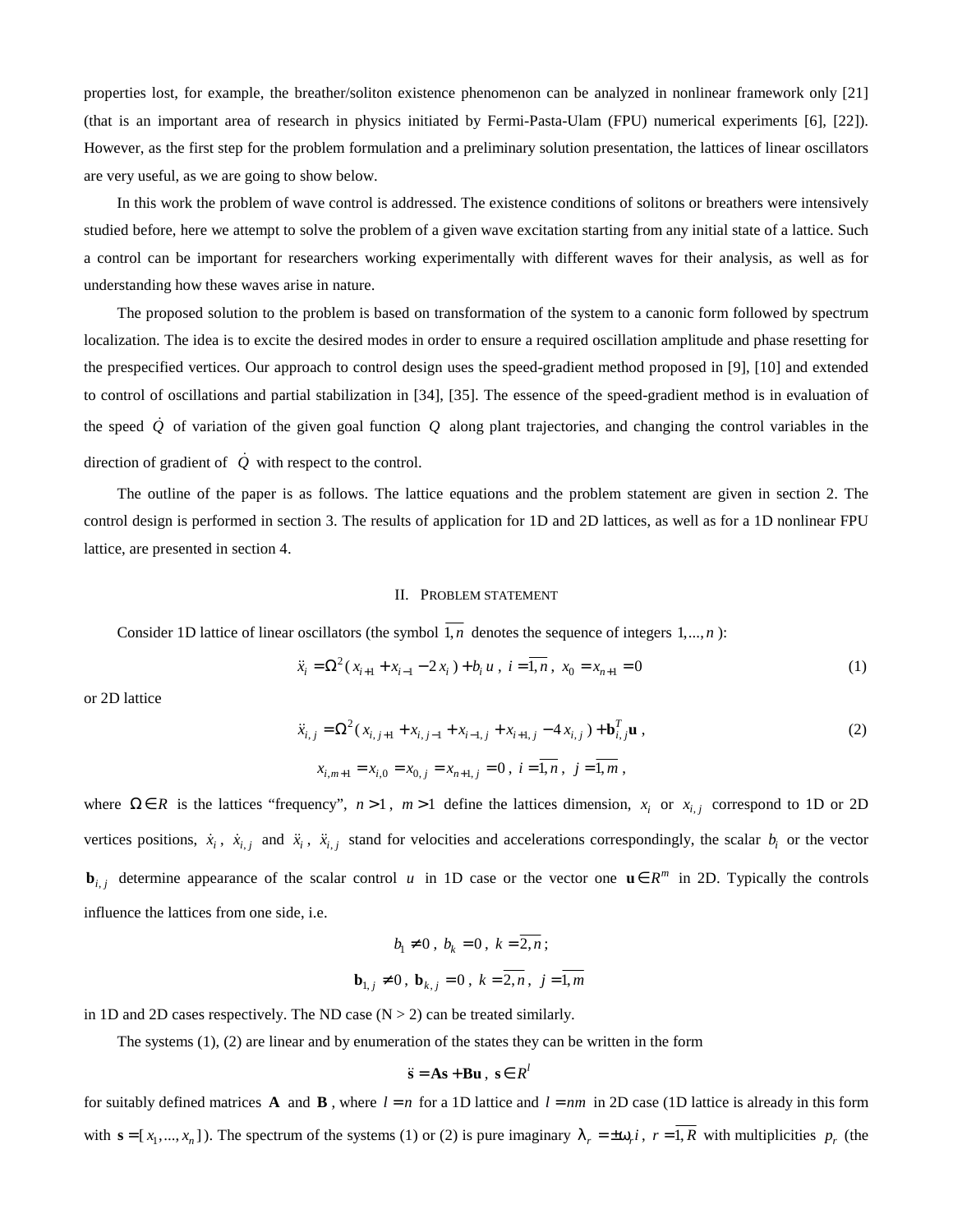matrix **A** has eigenvalues  $-\omega_r^2$ ,  $r = \overline{1, R}$ ) and  $\sum_{r=1}^R$  $\sum_{r=1}^{R} p_r = l$  (in 1D case all  $p_r = 1$ ,  $r = \overline{1, R}$ , but in 2D case  $p_1 = \min\{n, m\}$ ). Then there exists a linear transformation of coordinates  $z = \mathbf{R}s$  with nonsingular **R** composed by right eigenvectors of the matrix **A** (this matrix is symmetric from (1), (2) and has *l* independent eigenvectors) such, that the systems (1), (2) can be represented in the *canonical* form:

$$
\dot{z}_{k,1} = z_{k,2} , \ \dot{z}_{k,2} = -\omega_k^2 z_{k,1} + \mathbf{\beta}_k^T \mathbf{u} , \ k = \overline{1, l} ,
$$
  

$$
\mathbf{u} \in R^m , \ \mathcal{B} = [\mathbf{\beta}_1 ... \mathbf{\beta}_l]^T = \mathbf{R}^{-1} \mathbf{B} .
$$
 (3)

For each  $k = \overline{1, l}$  the system (3) is called the normal mode of (1), (2). Actually the system (1), (2) has the same form as (3) with an additional coupling of neighbors and the control acting just on one layer in the lattices. In (3) all oscillators are uncoupled with the control influencing on all modes directly. The representation of lattices (3) indicates that in the uncontrolled case ( $\mathbf{u} = 0$ ) the systems (1), (2) solutions are purely oscillating:

$$
x_i(t) = \sum_{k=1}^n \alpha_k \sin(\omega_k t + \phi_k), \ i = \overline{1, n};
$$
 (4a)

$$
x_{k,j}(t) = \sum_{j=1}^{m} \sum_{k=1}^{n} \alpha_{k,j} \sin(\omega_{k,j} t + \phi_{k,j}), \ i = \overline{1, n}, \ j = \overline{1, m}, \tag{4b}
$$

where  $\alpha_i$ ,  $\omega_i$ ,  $\phi_i$  and  $\alpha_{i,j}$ ,  $\omega_{i,j}$ ,  $\phi_{i,j}$  are real constant parameters determined by initial conditions for 1D and 2D cases respectively. Any such solution (4) for all admissible set of parameters we will further call a *natural wave* for the lattices. Motivation of the term "natural" is that such waves exist in (1), (2) without an external influence. According to the lattice structure not all real values  $\alpha_i$ ,  $\phi_i$  and  $\alpha_{i,j}$ ,  $\phi_{i,j}$  for  $i=1,n$ ,  $j=1,m$  can be admissible (the frequencies  $\omega_i$ ,  $\omega_{i,j}$  are predefined by the lattice dimension and  $\Omega$ ).

 The problem is to create a predefined natural wave in the lattice. To this end, *m* vertices are chosen ( *m* is the number of the controls available) and their indices are collected in the set  $\mathcal V$ , *card*( $\mathcal V$ ) = m (the symbol *card*( $\cdot$ ) is stated for a set cardinality). The number  $d \leq m$  of the frequencies is specified (these frequencies define the stabilized wave spectrum), their indexes are given in the set  $\mathcal F$ , *card*  $(\mathcal F) = d$ . The reference behavior for all vertices in  $\mathcal V$  is defined in the form

$$
x_i^*(t) = \sum_{k \in \mathcal{F}} A_{i,k} \sin(\omega_k t + \varphi_{i,k}), \ i \in \mathcal{V};
$$
\n(5a)

$$
x_{i,j}^*(t) = \sum_{k \in \mathcal{F}} A_{i,j,k} \sin(\omega_k t + \varphi_{i,j,k}), \ (i,j) \in \mathcal{V}
$$
 (5b)

for all  $t \ge 0$  in 1D and 2D cases respectively, where  $A_{i,k}$ ,  $\varphi_{i,k}$  and  $A_{i,j,k}$ ,  $\varphi_{i,j,k}$  are given constants. It is assumed that  $x_i(t) = x_i^*(t)$  for all  $i \in \mathcal{V}$  for the system (1) or  $x_{i,j}(t) = x_{i,j}^*(t)$  for all  $(i, j) \in \mathcal{V}$  for the system (2) are admissible invariant solutions with  $\mathbf{u}(t) \equiv 0$  for all  $t \ge 0$  (not all triples  $A_{(.)}$ ,  $\omega_{(.)}$ ,  $\varphi_{(.)}$  are admissible for the chosen sets  $\mathcal V$  and  $\mathcal F$ , that follows from the lattice topology). In other words, the solutions (5) belong to the natural waves for (1), (2). From physical point of view, it is necessary to ensure the lattice oscillations of a predefined spectrum with a given profile of the wave front. Then, it is required to design a control **u** such that

$$
\lim_{t \to +\infty} [x_i(t) - x_i^*(t)] = 0, \ i \in \mathcal{V};
$$
  

$$
\lim_{t \to +\infty} [x_{i,j}(t) - x_{i,j}^*(t)] = 0, \ (i, j) \in \mathcal{V}.
$$

Thus we are looking for the control that excites a predefined natural wave for the lattices (1) or (2) with the fixed behavior of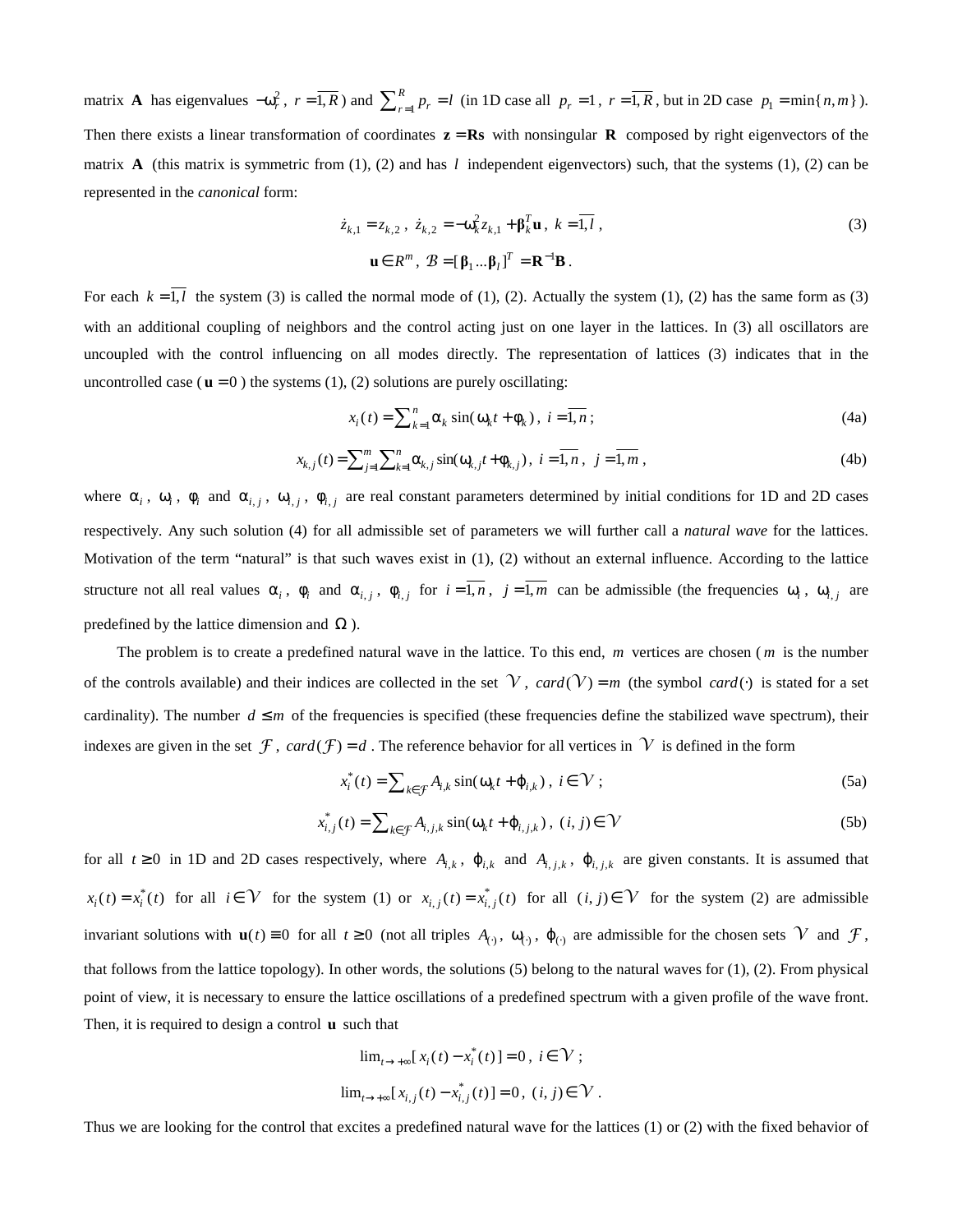the vertices in the set  $\mathcal V$ , i.e. a wave of a given spectrum with predefined shape. Since the wave is natural, in this case may be **u**(*t*) → 0 for *t* → + ∞. It is assumed that the state of the lattice is accessible for measurements, i.e.  $z_{k,1}$ ,  $z_{k,2}$  for all  $k = \overline{1, l}$ .

#### III. MAIN RESULT

 To solve the posed problem, a decomposition to two subproblems with two different subgoals is proposed. The *first* one consists in spectrum  $\mathcal F$  localization, i.e. it is necessary to eliminate all oscillating modes in the system corresponding to the frequencies not included in  $\mathcal F$  and to excite the desired modes  $k \in \mathcal F$  in order to ensure the required amplitudes of oscillation  $A_{(.)}$  for the vertices given in  $V$ . The *second* subgoal is the phase resetting for the vertices  $V$  (the desired phases  $\varphi$ <sub>(.)</sub> have to be assigned), this objective deals with the wave coordination in time and space. Having the same spectrum the waves can have different forms ("standing" or "running"), the wave form can be assigned by coordination of phases for the nodes in  $\mathcal V$ . These subgoals are *independent*, and in general case achievement of one of them does not necessarily imply achievement of another goal. Let us consider two solutions of these subproblems utilizing the special form of (3).

#### *A. Spectrum localization*

 This problem can be stated and solved for the canonical representation of the lattices (3). Each normal mode in (3) has energy or Hamiltonian function

$$
H_k(z_{k,1}, z_{k,2}) = 0.5(z_{k,2}^2 + \omega_k^2 z_{k,1}^2), k = \overline{1, l},
$$

with the time derivative

$$
\dot{H}_k = z_{k,2}(-\omega_k^2 z_{k,1} + \beta_k^T \mathbf{u}) + \omega_k^2 z_{k,1} z_{k,2} = z_{k,2} \beta_k^T \mathbf{u}.
$$

Then the problem of the spectrum localization can be solved by stabilization of the desired values for the energies  $H_k^*$ ,  $k = \overline{1, l}$ , which we further assume given as follows:  $H_i^* = 0$  for all  $i \notin \mathcal{F}$ , and some  $H_i^* \neq 0$  for all  $i \in \mathcal{F}$ . For brevity of presentation let  $\mathbf{H} = [H_1, ..., H_l]^T$ ,  $\mathbf{H}^* = [H_1^*, ..., H_l^*]^T$  and  $S_k = \{i = \overline{1, l} : \omega_k = \omega_i\}$ ,  $k = \overline{1, l}$  be the set of all normal modes indices with the same frequency. The proposed control design is based on speed-gradient approach [9], [10], [34], [35] with the energy-based goal function  $Q(z) = [H(z) - H^*]^T [H(z) - H^*].$ 

Theorem 1. *For any*  $\mathbf{H}^* \in R_+^l$  consider the control

$$
\mathbf{u} = -\chi(\mathbf{y}), \ \mathbf{y} = \sum_{k=1}^{l} (H_k - H_k^*) z_{k,2} \mathbf{\beta}_k \ , \tag{6}
$$

where  $\mathbf{y}^T\chi(\mathbf{y})>0$  for any  $\mathbf{y}\in R^m\setminus\{0\}$  is differentiable and  $\chi(0)=0$ ,  $\chi'(0)\neq 0$ . Let for all  $k=\overline{1,l}$  the vectors  $\beta_s$ ,  $s\in S_k$ *be linearly independent, then (3), (6) is partially stable with respect to the variable*  $H(t) - H^*$  *and for all initial conditions*  $\mathbf{H}(0) \in \mathcal{H} = \{ \mathbf{H} \in R_+^l : H_i > 0, i \in \mathcal{F} \}$  the relation

$$
\lim_{t\to+\infty} \mathbf{H}(t) = \mathbf{H}^*
$$

*holds, provided that the matrix* **W**, *defined for*  $k = \overline{1, d}$ :

$$
W_{2k-1,2k} = 1
$$
;  $W_{2k-1,i} = 0$ ,  $i = \overline{1,2d}$  and  $i \neq 2k$ ;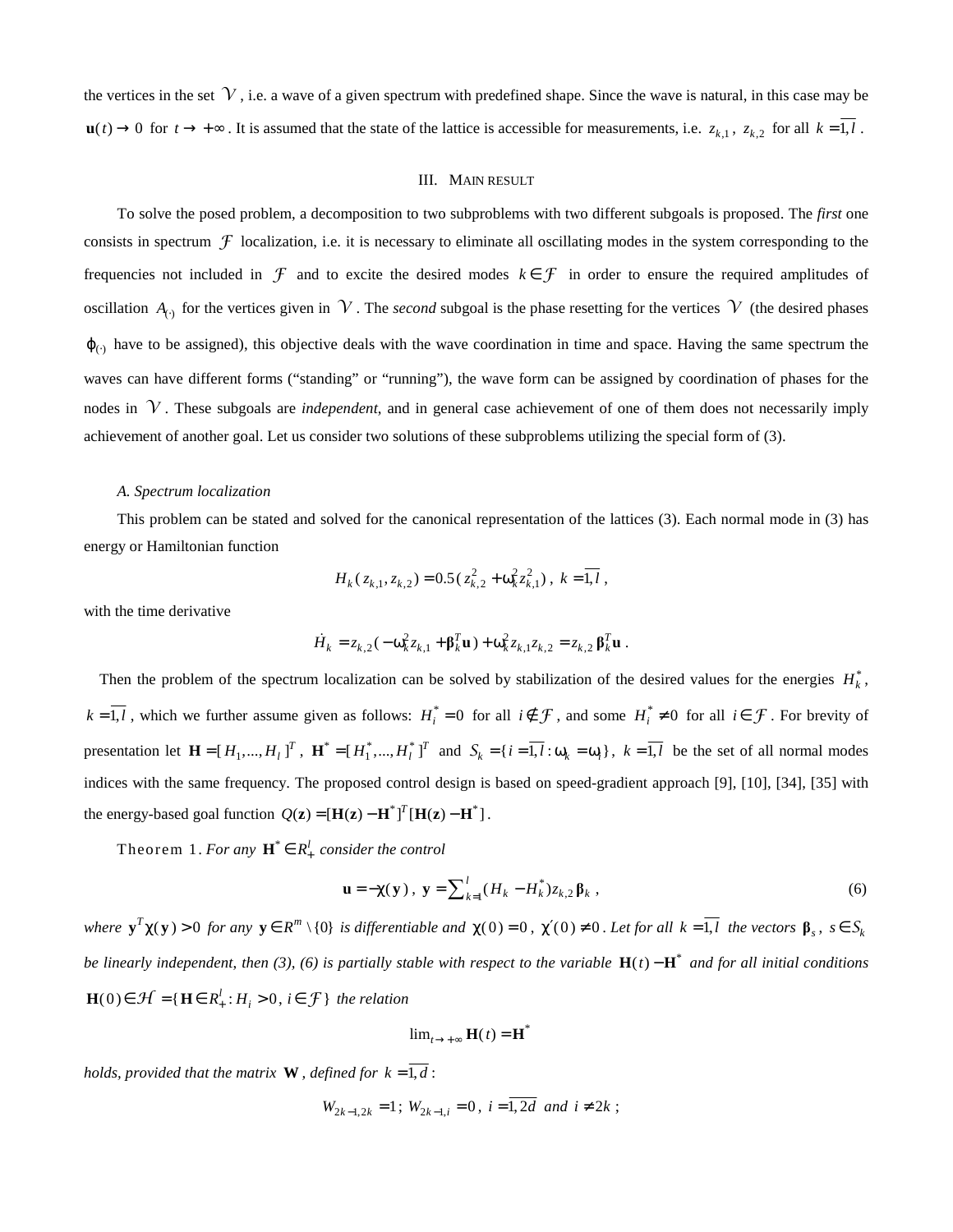$$
W_{2k,2k-1} = -\omega_k^2; \ W_{2k,2h-1} = 0, \ h = \overline{1,d} \ and \ h \neq k;
$$
  

$$
W_{2k,2h} = \chi'(0) \beta_k^T \beta_h H_h^*, \ h = \overline{1,d} ,
$$

*has all eigenvalues with positive real parts*.

 Proof. Consider the following Lyapunov function (proof of the theorem utilizes the passivity property of the speedgradient algorithms for conservative systems [34], [35])

$$
V(H) = 0.5(H - H^*)^T(H - H^*)
$$

that for the system (3) has the time derivative  $\dot{V} = y^T \mathbf{u}$ . Substitution of (6) gets  $\dot{V} = -y^T \chi(\mathbf{y}) \le 0$ , that ensures for the system (3), (6) partial stability with respect to the variable  $H - H^*$  [13]. For any finite  $H^*$  this property implies boundedness of the variable **H**, that in its turn guarantees the states  $z_{k,1}$ ,  $z_{k,2}$ ,  $k = \overline{1,l}$  definiteness for all  $t \ge 0$  and their boundedness.

Note that if  $\mathbf{H}(0) = 0$  then  $\mathbf{u}(t) = 0$  for all  $t \ge 0$  and the lattices (1), (2) have no oscillations ( $x_i(t) = 0$ ,  $x_{i,j}(t) = 0$  for all  $t \ge 0$ ,  $i = \overline{1, n}$ ,  $j = \overline{1, m}$ ). To prove that in the case  $H(0) \ne 0$  the oscillations never die under (6) consider the system (3), (6) linearization at the origin (the origin corresponds to the case  $H = 0$ ):

$$
\dot{\zeta}_{k,1} = \zeta_{k,2}, \ \dot{\zeta}_{k,2} = -\omega_k^2 \zeta_{k,1} + \beta_k^T \chi'(0) \sum_{i \in \mathcal{F}} H_i^* \zeta_{i,2} \beta_i ,
$$

 $k = \overline{1, l}$ ;  $\zeta_{k,1}$ ,  $\zeta_{k,2}$  are the corresponding coordinates of the linearised system. Enumerating the states it is possible to put all modes from the set  $\mathcal F$  as the first 2*d* coordinates, then the matrix of the system will be low-triangular. The first block is described by the matrix **W** having 2*d* eigenvalues with positive real parts, for  $i \notin \mathcal{F}$  the blocks on the main diagonal have pure imaginary eigenvalues. Therefore, if  $\mathbf{H}(0) \in \mathcal{H}$ , then  $H_i(t) \neq 0$  for all  $t \geq 0$  for all  $i \in \mathcal{F}$ .

By construction  $\dot{V} < 0$  for all  $y \neq 0$ , and  $\dot{V} = 0$  if and only if  $y \equiv 0$  and  $u \equiv 0$ . Next, we would like to prove the system (3) (strong) *observability* with respect to the output **y** for the set of initial conditions **H**(0)  $\in \mathcal{H}$ , i.e.

$$
\mathbf{y}(t) \equiv 0
$$
,  $\mathbf{u}(t) \equiv 0$  for all  $t \ge 0 \implies \mathbf{H}(t) = \mathbf{H}^*$ ,  $t \ge 0$ 

(owing (6) the converse trivially holds and  $\mathbf{H}(t) = \mathbf{H}^*$  for all  $t \ge 0 \Rightarrow \mathbf{y}(t) \equiv 0$ ,  $\mathbf{u}(t) \equiv 0$ ,  $t \ge 0$ ). If this property is satisfied, then by standard arguments  $\mathbf{H}(t) \rightarrow \mathbf{H}^*$  with  $t \rightarrow +\infty$ .

Assume that  $\mathbf{y}(t) \equiv 0$ ,  $\mathbf{u}(t) \equiv 0$  for all  $t \ge 0$ . Since  $\mathbf{u}(t) \equiv 0$ ,  $t \ge 0$  all normal modes are isolated in (3) and for all  $t \geq 0$  and for  $r = \overline{1, l}$  we have

$$
H_r(t) = \eta_r; \ z_{r,1}(t) = a_r \sin(\omega_r t + \nu_r), \ z_{r,2}(t) = a_r \omega_r \cos(\omega_r t + \nu_r), \ a_r = \sqrt{2 \eta_r \omega_r^2},
$$

where  $\eta_r$  and  $v_r$  are the constant dependent on initial conditions. By contrary, take a set of indices  $\mathcal{R} = \{k = 1, l : \eta_k \neq H_k^*\}$ . From the output **y** definition we obtain

$$
0 = \sum_{r \in \mathcal{R}} \left[ \eta_r - H_r^* \right] a_r \omega_r \cos(\omega_r t + \nu_r) \beta_r^T, \ t \ge 0.
$$

It could be the case that  $H_r^* \neq 0$  and  $\eta_r = 0$  for all  $r \in \mathcal{R}$ , then  $a_r = 0$  and the observability fails. However, from the consideration above if  $H_i(0) \neq 0$  for all  $i \in \mathcal{F}$ , then it should be  $\eta_r \neq 0$  for all  $r \in \mathcal{R}$  with  $H_i^* \neq 0$ . Therefore for **H**(0)∈  $H$  we may restrict our consideration to the case  $a_r \neq 0$ ,  $r \in \mathbb{R}$ , then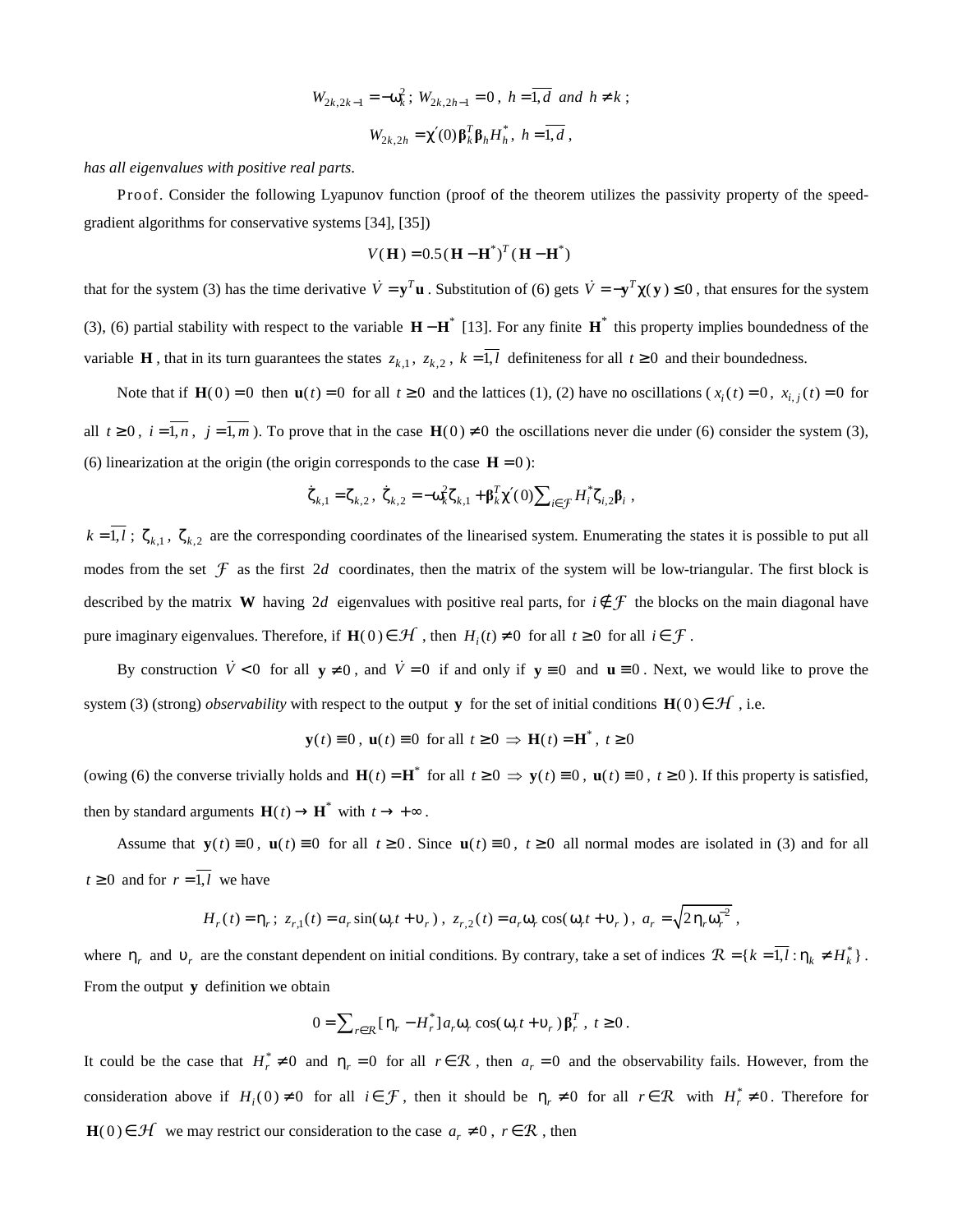$$
\sum_{r \in \mathcal{R}} \gamma_r \cos(\omega_r t + \nu_r) \beta_r^T = 0, \ \gamma_r = a_r \omega_r [\eta_r - H_r^*]
$$

and the last equation can hold for all  $t \geq 0$  if for all  $r \in \mathcal{R}$  the equalities

$$
\sum_{s \in S_r} \gamma_s \beta_s = 0 \ , \ v = 1, 2
$$

are satisfied. Since  $\gamma_s$  are arbitrary real constants the equalities above can not be true if the vectors  $\beta_s$ ,  $s \in S_r$ ,  $r \in \mathbb{R}$  are linearly independent as it is claimed in the theorem conditions. We arrive at the contradiction, the set  $\mathcal R$  is empty and the system (3) is (strongly) observable with respect to the output **y** for **H**(0)  $\in$  *H*.

 Under conditions of theorem 1 the control (6) solves the problem of spectrum localization for the lattices. The conditions include the restriction on initial conditions  $H(0) \in \mathcal{H}$ , that can be easily satisfied (if it is not the case and  $H(0) = 0$ , then a pulse **u** has to be applied exciting the lattice, next at the instant of time  $t' \ge 0$  when  $H(t') \in \mathcal{H}$  the control (6) can be activated), and the requirement on linear independence of  $\beta_s$ ,  $s \in S_k$ ,  $k = 1, l$ . This condition is always true for 1D case, since in this case all sets  $S_k$ ,  $k = 1, l$  contain just one element (all frequencies are distinct).

#### *B. Phase resetting and wave control*

 This problem can be solved for the canonical representation (3) and for the systems (1), (2) directly. In this work we will focus our attention on the case (3) only.

The desired phases  $\varphi_{i,k}$ ,  $i \in V$  or  $\varphi_{i,j,k}$ ,  $(i,j) \in V$  correspond to the frequency  $\omega_k$ ,  $k \in \mathcal{F}$ , the normal modes into the set  $S_k$  all have the same frequency  $\omega_k$  and different phases  $v_p$ ,  $p \in S_k$ . The variables  $x_i$  and  $x_{i,j}$  for all  $i = 1, n$ ,  $j = \overline{1,m}$  are linear combinations of the variables  $z_{k,y}$ ,  $k = \overline{1,l}$ ,  $v = 1, 2$ , thus for given  $H_k^*$ ,  $k = \overline{1,l}$  the desired values  $v_k^*$  for the phases  $v_k$ ,  $k \in \mathcal{F}$  can be derived from the phases  $\varphi_{i,k}$  and  $\varphi_{i,j,k}$ . In this case the problem of phase resetting for  $x_i$ ,  $x_{i,j}$  is reduced to the problem of phase resetting for the modes  $k \in \mathcal{F}$  in (3).

Each normal mode in (3) for  $k = \overline{1, l}$  can be rewritten in action-angle coordinates [26]

$$
I_k = H_k(z_{k,1}, z_{k,2}), \ v_k = \pi/2 - \text{atan}(\omega_k z_{k,1} / z_{k,2}) \Leftrightarrow z_{k,1} = \omega_k^{-1} \sqrt{2 I_k} \cos(v_k), \ z_{k,2} = \sqrt{2 I_k} \sin(v_k)
$$

as follows

$$
\dot{I}_k = \sqrt{2I_k} \sin(\nu_k) \mathbf{\beta}_k^T \mathbf{u} \; ; \; \dot{\mathbf{\nu}}_k = \frac{\cos(\nu_k) \mathbf{\beta}_k^T}{\sqrt{2I_k}} \mathbf{u} - \mathbf{\omega}_k \, , \; k = \overline{1, l} \; , \tag{7}
$$

where  $I_k \in R_+$  and  $v_k \in [0, 2\pi)$  (further all additions or subtractions with the phase variables  $v_k$  are understood by modulus  $2\pi$ ). Let us stress that the action-angle representation (7) of the normal form (3) is correct for the case  $H \neq 0$  only. We will further accept that for the case  $I_k = 0$  always  $v_k = 0$  (formally, if  $I_k = 0$  then there is no oscillations and the phase can be defined artificially). From these equations we see that for  $\mathbf{u}(t) \equiv 0$  for all  $t \ge 0$  we have  $v_k(t) = v_k(0) - \omega_k t$ ,  $k = \overline{1, l}$  and the phase resetting consists in replacement of the initial conditions  $v_r(0)$  with some predefined values  $v_r^*$ ,  $r \in \mathcal{F}$  which characterize the required profile of the wave in the lattice. Therefore, the objective of the phase resetting is

$$
\lim_{t\to+\infty}|\mathfrak{v}_r(t)-(\mathfrak{v}_r^*-\omega_r t)|=0\,,\ r\in\mathcal{F}\;.
$$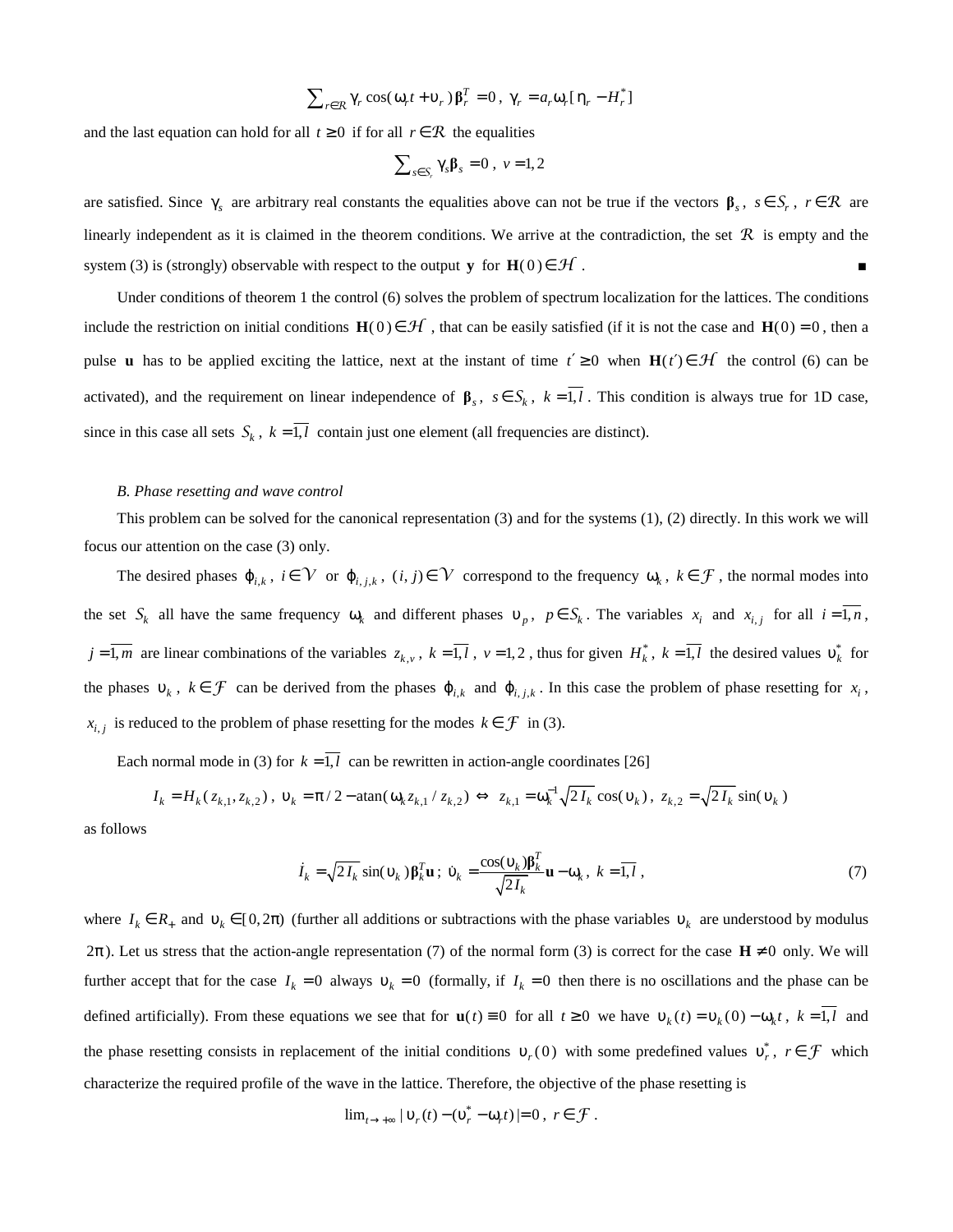The problem of phase resetting can be easily solved for (7) applying approach similar to the presented in theorem 1, but we are more interested in simultaneous solution of the spectrum localization and phase resetting problems, i.e. we will assume that the desired values  $H_k^*$  for the action variable  $I_k$ ,  $k = \overline{1, l}$  ( $H_i^* = 0$  for all  $i \notin \mathcal{F}$  and  $H_i^* \neq 0$  for all  $i \in \mathcal{F}$ ) with the desired values  $v_r^*$  for  $v_r$ ,  $r \in \mathcal{F}$  are given. Then theorem 1 admits the following extension.

Theorem 2. *For any*  $\mathbf{H}^* \in R_+^l$  consider the control

$$
\mathbf{u} = -\chi(\psi) , \qquad (8)
$$

$$
\Psi = \sum_{k=1}^{l} (I_k - H_k^*) \sqrt{2 I_k} \sin(v_k) \mathbf{\beta}_k + \sum_{r \in \mathcal{F}} (v_r - v_r^* + \omega_r t) \cos(v_r) \mathbf{\beta}_r / \sqrt{2 I_r},
$$

where  $\psi^T \chi(\psi) > 0$  for any  $\psi \in R^m \setminus \{0\}$ ,  $\chi(0) = 0$ ,  $\sup_{\psi \in R^m} |\chi(\psi)| < +\infty$ . Let for all  $k = \overline{1, l}$  the vectors  $\beta_s$ ,  $s \in S_k$  be *linearly independent, then the system (7), (8) is partially stable with respect to the variables*  $H(t) - H^*$ ,  $v_r(t) - v_r^* + \omega_r t$ , *r* ∈ F *and for all initial conditions the relations hold*:

$$
\lim_{t\to+\infty} \mathbf{H}(t) = \mathbf{H}^*, \ \lim_{t\to+\infty} [\mathbf{v}_r(t) - \mathbf{v}_r^* + \mathbf{\omega}_r t] = 0, \ r \in \mathcal{F}.
$$

Proof. The control (8) is always finite and even for the case  $H = 0$  the solutions of the system (7), (8) are well defined at least locally. Consider the following Lyapunov function

$$
V = 0.5 \left[ \sum_{k=1}^{l} (I_k - H_k^*)^2 + \sum_{r \in \mathcal{F}} (\nu_r - \nu_r^* + \omega_r t)^2 \right],
$$

in this case the function *V* is explicitly time-varying and its time derivative has form  $\dot{V} = \psi^T \mathbf{u}$ . Substitution of (8) gives  $\dot{V} = -\psi^T \chi(\psi) \le 0$ , that ensures the system (7), (8) partial stability with respect to the variables  $H - H^*$  and  $v_r(t) - v_r^* + \omega_r t$ ,  $r \in \mathcal{F}$  [13]. Boundedness of **H** ensures that the system (7) state trajectories are well defined and bounded for all  $t \geq 0$ .

By construction  $\dot{V} < 0$  for all  $\psi \neq 0$ , and  $\dot{V} = 0$  if and only if  $\psi \equiv 0$  and  $\mathbf{u} \equiv 0$  (since the control (8) is time-varying, even  $H = 0$  doest not imply  $u = 0$ ). Next, the last thing to prove is the system (7) (strong) observability with respect to the output **ψ** , i.e.

$$
\psi(t) \equiv 0, \ \mathbf{u}(t) \equiv 0 \text{ for all } t \ge 0 \implies I_k(t) = H_k^*, \ k = \overline{1, l} ,
$$

$$
\mathbf{v}_r(t) = \mathbf{v}_r^* - \mathbf{\omega}_r t, \ r \in \mathcal{F} \text{ for all } t \ge 0
$$

(the converse is obviously satisfied). If the observability is true, then the desired attractivity is substantiated.

Let  $\psi(t) = 0$ ,  $\mathbf{u}(t) = 0$  for all  $t \ge 0$ . Since  $\mathbf{u}(t) = 0$ ,  $t \ge 0$  all systems in (7) are isolated and for all  $t \ge 0$  and  $r = 1, l$ the relations  $I_r(t) = \eta_r$ ,  $v_r = \kappa_r - \omega_r t$  hold, where  $\eta_r$  and  $\kappa_r$  are the constants dependent on initial conditions. By contrary, assume that there exist some sets of indices  $\mathcal{R} = \{k = \overline{1, l} : \eta_k \neq H_k^*\}$  and  $\mathcal{P} = \{r \in \mathcal{F} : \kappa_r \neq v_r^*\}$ , then from the output  $\psi$ definition we for all  $t \geq 0$  obtain

$$
\sum_{k\in\mathcal{R}}\gamma_k\sin(\kappa_k-\omega_k t)\beta_k+\sum_{r\in\mathcal{P}}\alpha_r\cos(\kappa_r-\omega_r t)\beta_r=0\ ,\ \gamma_k=(\eta_k-H_k^*)\sqrt{2\eta_k}\ ,\ \alpha_r=(\kappa_r-\nu_r^*)/\sqrt{2\eta_r}\ ,\ t\geq 0\ .
$$

The last equation can hold for all  $t \ge 0$  if for all  $r \in \mathcal{R} \cup \mathcal{P}$  the equalities  $\sum_{s \in S_r} \gamma_s \beta_s = 0$ ,  $\sum_{s \in S_r} \alpha_s \beta_s = 0$  are satisfied. Since  $\gamma_s$ ,  $\alpha_s$  are arbitrary real constants the equalities above can not be true if the vectors  $\beta_s$ ,  $s \in S_r$ ,  $r \in \mathcal{R} \cup \mathcal{P}$  are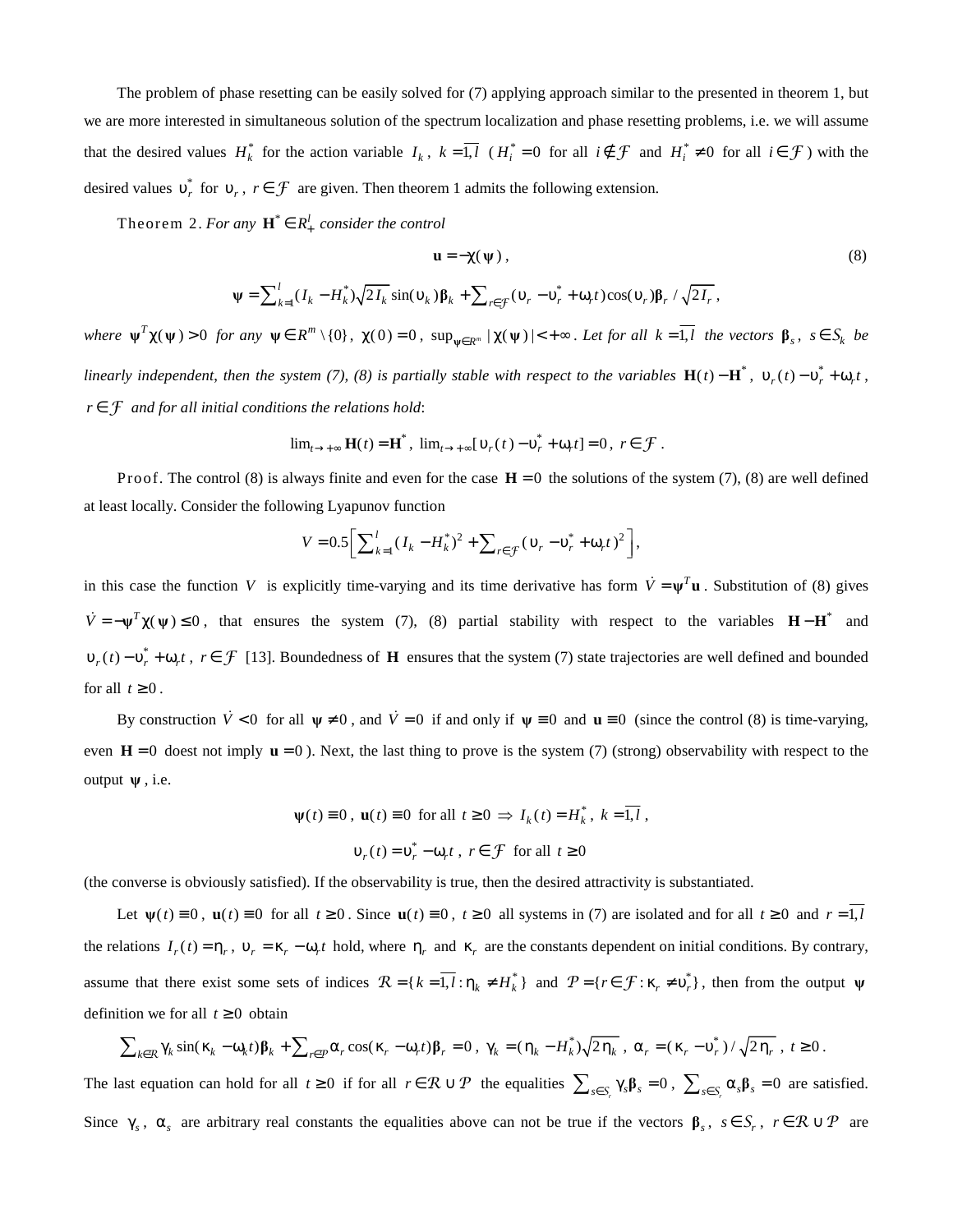linearly independent as it is claimed in the theorem conditions. We arrive at the contradiction, the sets  $R$ ,  $P$  are empty and the system (7) is (strongly) observable with respect to the output  $\psi$ .

 Under conditions of theorem 2 the control (8) solves the problems of spectrum localization and phase resetting for the lattices (1), (2). Therefore, a natural wave stabilization with desired parameters is ensured. The conditions include the requirement on linear independence of  $\beta_s$ ,  $s \in S_k$ ,  $k = 1, l$  only. Since the control (8) is time-varying the problem of oscillation death is naturally solved: at the point  $H = 0$  the bounded control (8) automatically generates an exciting pulse. Again the vectors  $\beta_s$  are always linearly independent in 1D case.

#### IV. EXAMPLES



Fig. 1. Results of simulation for 1D case

### *A. 1D lattice*

The results of the control (8) application for 1D lattice with  $n = 20$  is presented in Fig. 1 with  $\chi(y) = 5 \tanh(y)$ ,  $b_1 = 1$ ,  $b_k = 0$ ,  $k = 2$ , *n* and  $\Omega = 1$ . One mode with the frequency  $\omega = 2.14$  is chosen into the set  $\mathcal F$ , the desired value of the phase is  $\pi/2$ . In Fig 1,a the energies  $H_r(t)$ ,  $r=1, l$  are plotted, in Fig. 1,b the variables  $\varphi_r(t) = v_r(t) + \omega_r t$ ,  $r=1, l$  are presented (these variables have to converge to constant values, in particular  $\varphi_r(t) \to v_r^* + \omega_r t$  for  $r \in \mathcal{F}$ ) and the control is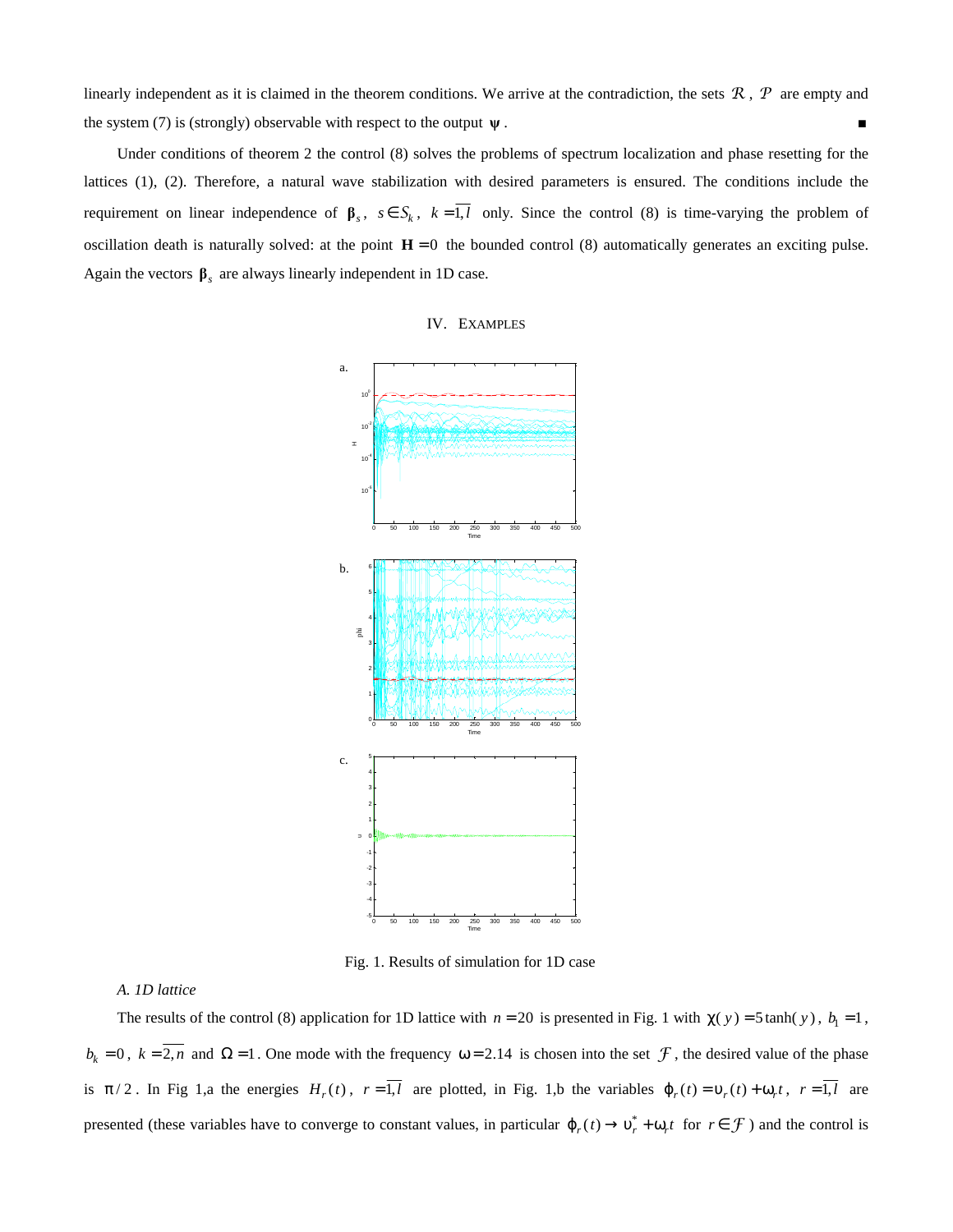shown in Fig. 1,c. The red solid curves correspond to regulated variables  $H_r$ ,  $\varphi_r$ , the red dash lines represent the corresponding desired values  $H_r^*$ ,  $v_r^*$ .

## *B. 2D lattice*

The results of the control (8) application for 2D lattice with  $n = m = 10$  is presented in Fig. 2 with  $\chi(y) = 5 \tanh(y)$ . The vectors  $\mathbf{b}_{1,j}$ ,  $j=1,m$  form the identity matrix (each node in the input layer is regulated by its own control) and **<sub>k, j</sub> = 0, k = 2, n, j = 1, m and**  $\Omega$  **= 1. The frequency**  $\omega_1 = 2$  **has maximal multiplicity**  $p_1 = n = 10$  **in this case, and all** normal modes with this frequency are chosen to reach the level of energy equals 1 (the corresponding desired phases are uniformly distributed from 0 and  $\pi$ ). In Fig 2,a the energies  $H_r(t)$ ,  $r = 1, l$  are presented, in Fig. 2,b the variables  $\varphi_r(t) = \varphi_r(t) + \varphi_r t$ ,  $r = \overline{1, l}$  are shown (these variables have to converge to constant values, in particular  $\varphi_r(t) \to \varphi_r^* + \varphi_r t$ for  $r \in \mathcal{F}$ ) and the controls are plotted in Fig. 2,c. The red solid curves correspond to regulated variables  $H_r$ ,  $\varphi_r$ , the red dash lines represent the corresponding desired values  $H_r^*$ ,  $v_r^*$ .



Fig. 2. Results of simulation for 2D case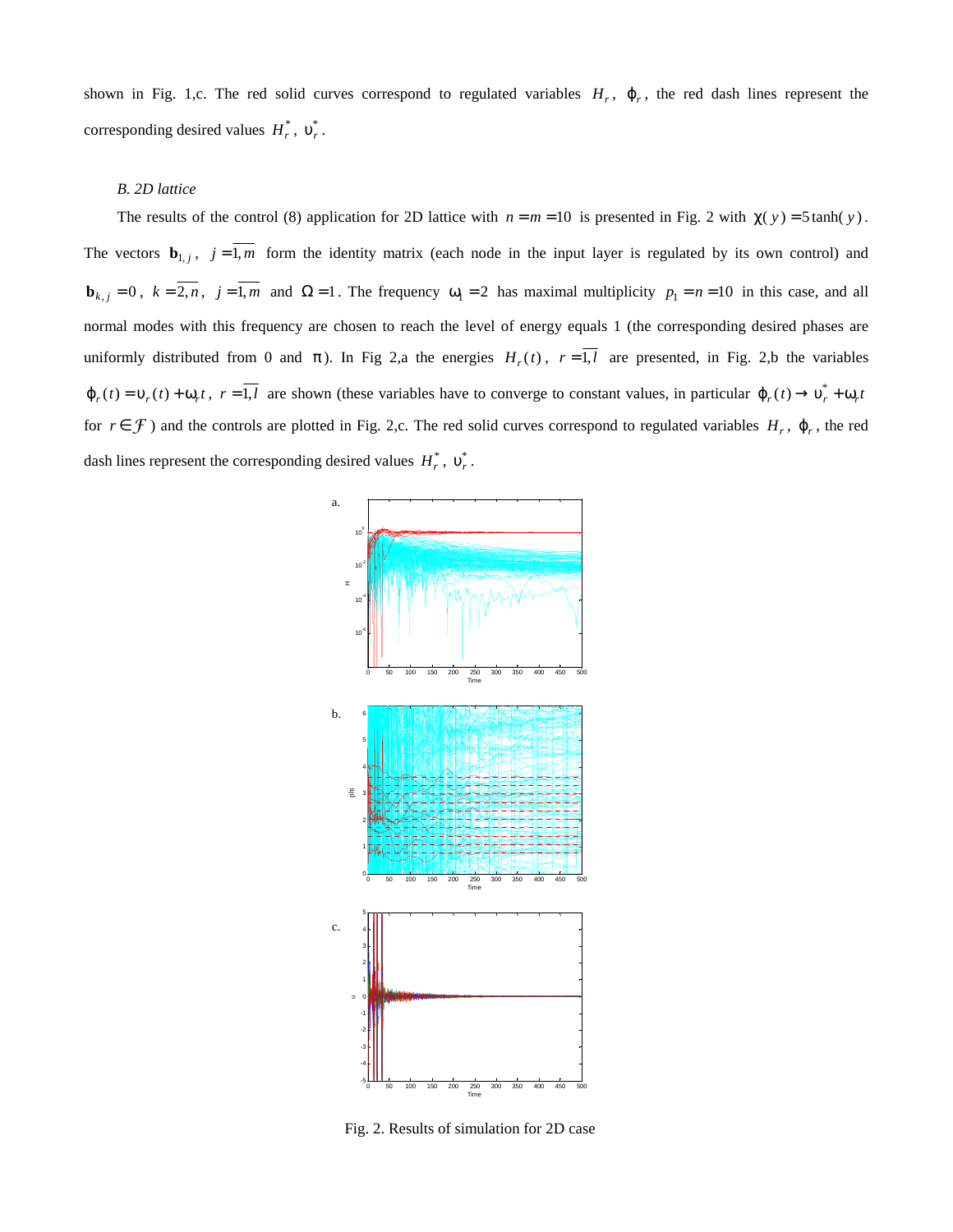## *C. FPU nonlinear lattice*

Finally consider a nonlinear 1D lattice from the FPU experiment [4], [22]:

$$
\ddot{x}_i = \Omega^2 (x_{i+1} + x_{i-1} - 2x_i) + \alpha [(x_{i+1} - x_i)^2 - (x_{i-1} - x_i)^2] + b_i u , i = \overline{1, n} , x_0 = x_{n+1} = 0
$$
\n(9)

where  $\alpha > 0$  is a parameter, and all symbols have the same meaning as previously. The difference between (1) and (9) consists in appearance of the nonlinear coupling proportional to  $\alpha$ . The system (9) admits soliton or breather solutions.

Let us apply to (9) the controls developed for the system (1) to demonstrate that the linear approximation of lattice oscillations is rather reliable. To this purpose, we chose the same parameters of the system (9) as for (1) in the first simulation:  $n = 20$ ;  $\chi(y) = 5 \tanh(y)$ ;  $b_1 = 1$ ,  $b_k = 0$ ,  $k = 2, n$ ;  $\Omega = 1$  and  $\alpha = 0.333$ . The mode with the frequency  $ω = 2.14$  is chosen into the set  $\mathcal{F}$ , the desired value of the corresponding phase is  $π/2$ . The results of the lattice (9) simulation are shown in Fig. 3. In Fig 3,a the energies  $H_r(t)$ ,  $r = 1, l$  are plotted, in Fig. 3,b the variables  $\varphi_r(t) = \varphi_r(t) + \varphi_r t$ ,  $r = \overline{1, l}$  are presented and the control is shown in Fig. 3,c. The red solid curves correspond to regulated variables  $H_r$ ,  $\varphi_r$ , the red dash lines represent the corresponding desired values  $H_r^*$ ,  $v_r^*$ .



Fig. 3. Results of simulation for the FPU case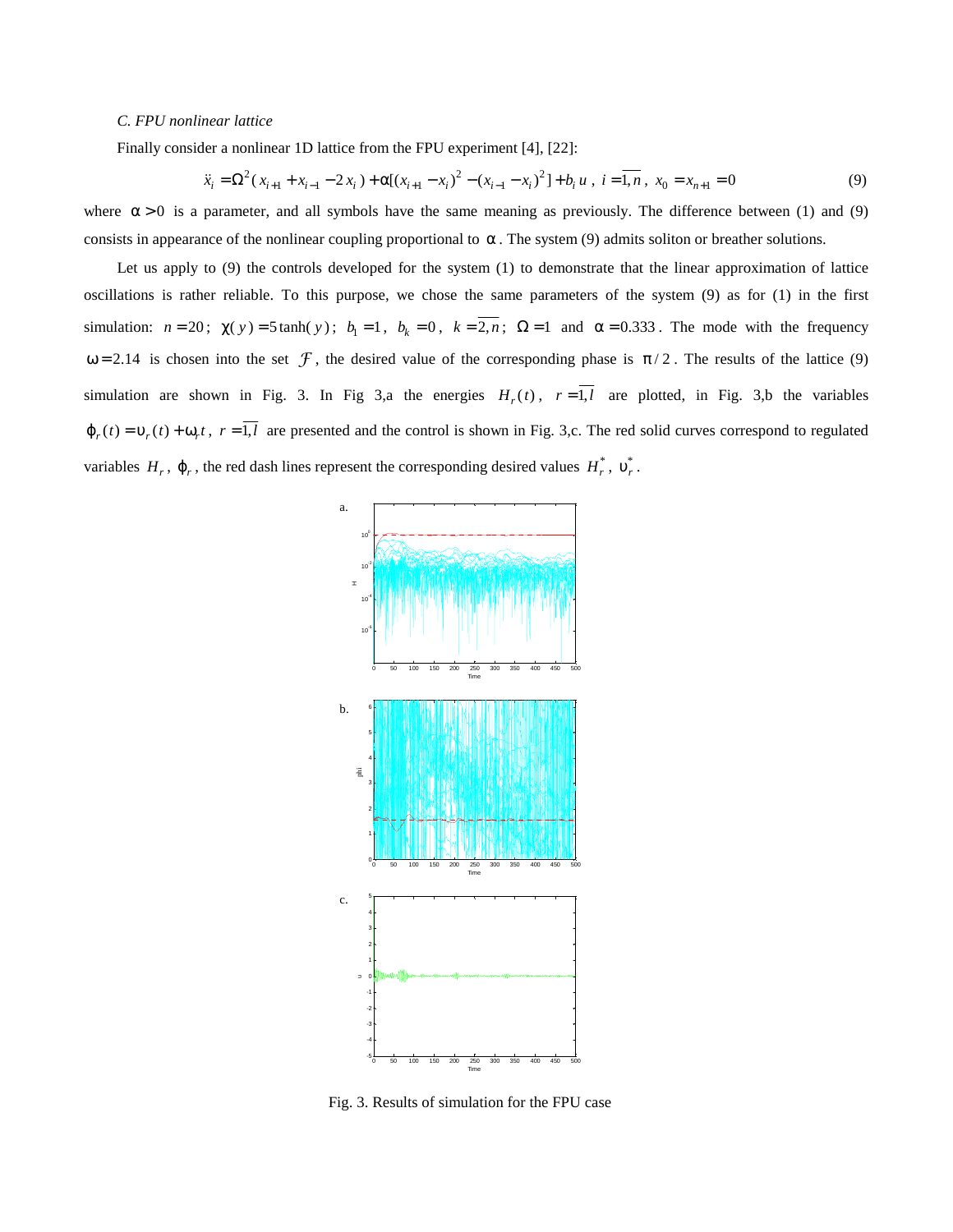Comparing the results presented in figures 1 and 3 note that the convergence of  $H_r$  in the FPU case is less monotone but still takes place, while the phases  $\varphi_r$  do not approach a constant values except the one from the set  $\mathcal F$  (for the nonlinear case the phase definition and its dynamics are more complicated, formally the frequency of oscillations in (9) depends of the system current energy). Nevertheless, the control converges to zero asymptotically. These results demonstrate that the proposed wave regulation approach is rather robust, and it is relevant for weakly nonlinear lattices also (even if the deviations from the steady state have significant amplitudes).

#### V. CONCLUSION

 The problem of natural waves stabilization at the desired energy levels for lattices of linear oscillators is posed and solved. Passivity-based approach is used to derive the control algorithms. Analytical applicability conditions of the method are established. Simulation results confirm efficiency of the proposed methodology.

 Interestingly to note, that it is hard to solve the posed problem for the original linear systems (1) or (2). However, applying the nonlinear transformation we obtain a straightforward solution for the nonlinear representation (7). The proposed control law is also nonlinear. The phase resetting problem is addressed.

 Some preliminary results of application of the proposed method to a nonlinear FPU lattice are reported. A theoretical extension of the proposed approach to nonlinear case is rest for a future work.

#### **REFERENCES**

- [1] Alonso S., Sagués F., Mikhailov A.S. Taming Winfree Turbulence of Scroll Waves in Excitable Media. *Science*, **299**(5613), 2003, pp. 1722−1725.
- [2] Chow S.N., Mallet-Paret J. Pattern formation and spatial chaos in lattice dynamical systems. I, II, *IEEE Trans. Circuits Systems*, **42**, 1995, pp. 746– 756.
- [3] Dahlem M., Mair T., Müller S.C. *Spatio-temporal Aspects of a Dynamical Disease: Waves of Spreading Depression*. In: Function and regulation of cellular systems. Birkhauser, Basel, 2003.
- [4] Dauxois T., Peyrard M., Ruffo S. The Fermi-Pasta-Ulam "numerical experiment": history and pedagogical perspectives. *European Journal of Physics*, **26**(5), 2005, S3-S11.
- [5] Davidenko J.M., Pertsov A.V., Salomonsz R., Baxter W., Jalife J. Stationary and drifting spiral waves of excitation in isolated cardiac muscle. *Nature*, **355**, 1992, pp. 349−51.
- [6] English L.Q., Palmero F., Sievers A.J., et al. Traveling and stationary intrinsic localized modes and their spatial control in electrical lattices. *Physical Rev. E*, **81**(4), 2010, № 046605.
- [7] Feurer T., Vaughan J.C., Nelson K.A. Spatiotemporal coherent control of lattice vibrational waves. *Science*, **299**(5605), 2003, pp. 374−377.
- [8] Falcke M., Li Y., Lechleiter J.D., Camacho P. Modeling the dependence of the period of intracellular Ca2+ waves on SERCA expression. *Biophys J*., **85**(3), 2003, pp. 1474−1481.
- [9] Fradkov A.L. Speed-gradient scheme and its application in adaptive control problems. *Automation and Remote Control*, **40**(9), 1979, pp. 1333−1342.
- [10] Fradkov A. L. Integro-differentiating velocity gradient algorithms. *Sov. Physics-Doklady*, **31**(2), 1986, pp. 97−98.
- [11] Fradkov A.L. *Cybernetical Physics: From Control of Chaos to Quantum Control*. Springer, 2007.
- [12] Fradkov A.L., Andrievsky B. Control of Wave Motion in the Chain of Pendulums. *Proc. 17th IFAC World Congress*, Seoul, 2008, pp. 3136-3141.
- [13] Fradkov A.L., Miroshnik I.V., Nikiforov V.O. Nonlinear and adaptive control of complex systems. Kluwer Academic Publishers, 1999.
- [14] Gadaleta S., Dangelmayr G. Control of 1-D and 2-D coupled map lattices through reinforcement learning. *Proc. 2nd Intern. Conf. Control of Oscillations and Chaos*, 2000. pp.109–112.
- [15] Special issue on Control of Complex Networks". *IEEE Control Syst.Mag*., **21**(6),December 2001.
- [16] Special issue on Control of Complex Networks". *IEEE Control Syst. Mag*., **22**(1), February 2002.
- [17] Special Section "Complex Networked Control Systems". *IEEE Control Syst. Mag*., August 2007.
- [18] Special issue on Technology of Networked Control Systems. *Proc. IEEE*, **95**(1), January 2007.